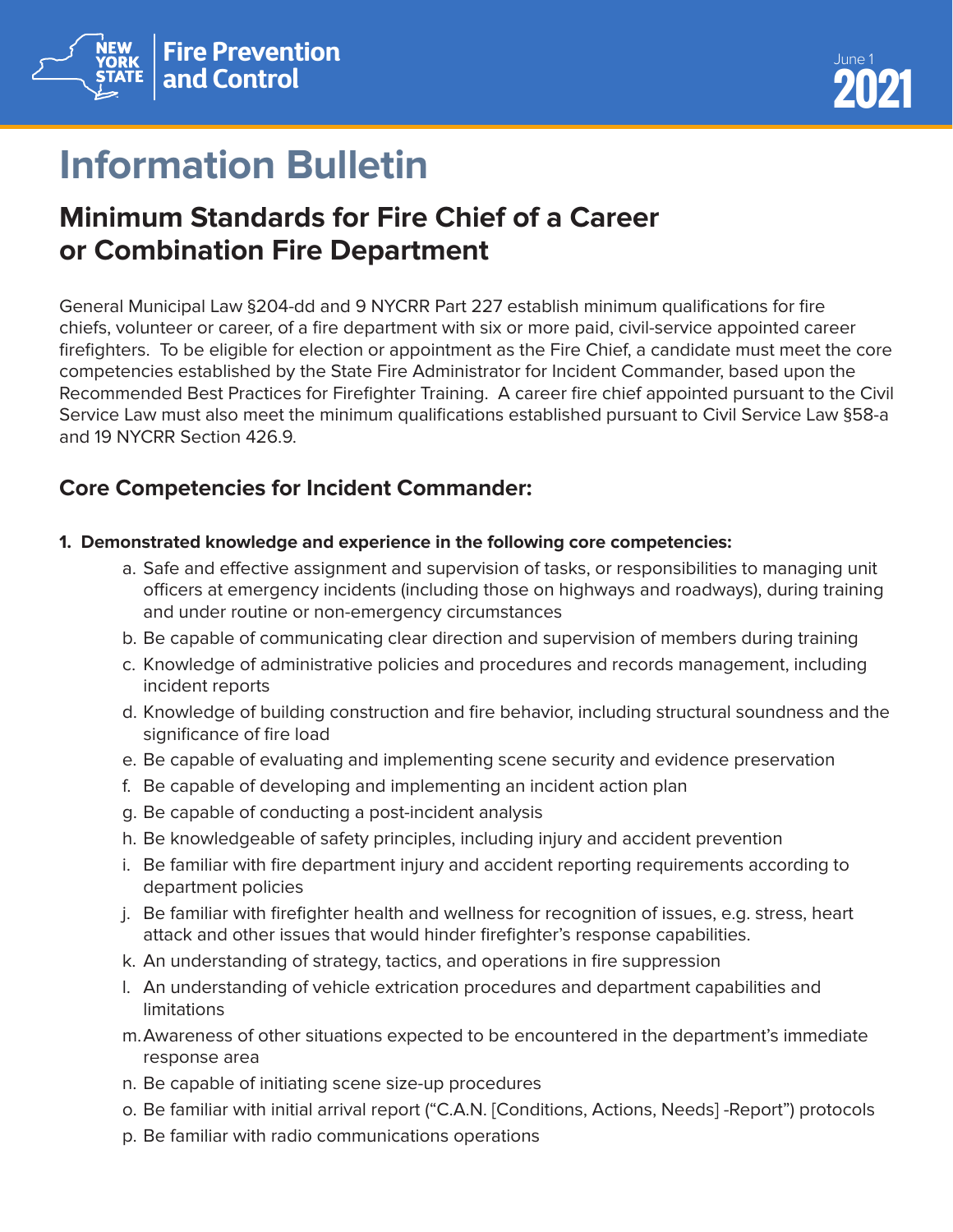- q. Be capable of communicating fire-ground reports (location of fire, water on fire, searches, knock-down, etc.)
- r. Be familiar with urgent & mayday communication protocols
- s. Be familiar with how to mitigate miscellaneous emergencies (Gas leaks, CO, Electrical, elevator rescues, hazmat containment etc.)
- t. Understand RIT/FAST Operations and how to implement them
- u. Obtain a certificate for the latest version of NIMS ICS-200
- v. Understanding the use and limitations of special fire department equipment, e.g. gas meters, thermal imaging cameras, self-escape equipment, gas powered tools, etc.

#### **2. Completed training covering the following core competencies for Apparatus Operators:**

- a. Performing routine preventive maintenance, inspection and being capable of initiating the service of vehicle systems, components, equipment, tools, and appliances assigned to the vehicle and be capable of initiating correction of any deficiencies noted.
- b. Be capable of documenting routine maintenance, inspection and service of the vehicle's systems, components, equipment, tools, and appliances mounted on or assigned to vehicle. Be capable of initiating correction of any deficiencies noted during this process or any corrective actions required to address deficiencies
- c. Be capable of demonstrating safe operation of the vehicle in compliance with applicable laws, regulations and standards during routine driving and emergency responses
- d. Be capable of demonstrating defensive driving practices
- e. Be capable of demonstrating safe maneuvering of the vehicle around obstructions and in restricted spaces both forward and reverse
- f. Be able to demonstrate safe backing procedures and the use of a spotter
- g. Be knowledgeable of operational capabilities and limitations of the vehicle, its systems and components, equipment, tools, and appliances mounted on or assigned to that vehicle
- h. Understand the operation of the functional systems, tools, equipment, and appliances mounted on or assigned to the vehicle; and
- i. Be capable of demonstrating the ability to operate the pump or other functional systems on the apparatus

#### **3. Completed training in the following core competencies for Interior Firefighters:**

- a. How to Initiate a response to a reported emergency
- b. Fire service communication operations
- c. Familiarizations with assigned self-contained breathing apparatus (SCBA) during emergency operations
- d. Safe fire apparatus response to an emergency incident
- e. Scene safety and operating at an emergency incident
- f. Familiarization with forcible entry techniques
- g. Operating as a team member within a hazardous area
- h. Familiarization with ground ladder operations
- i. Familiarizations with safe operations at vehicle fires
- j. Understanding outside or exterior fires and defensive operations
- k. Familiarizations with structure fire search and rescue operations